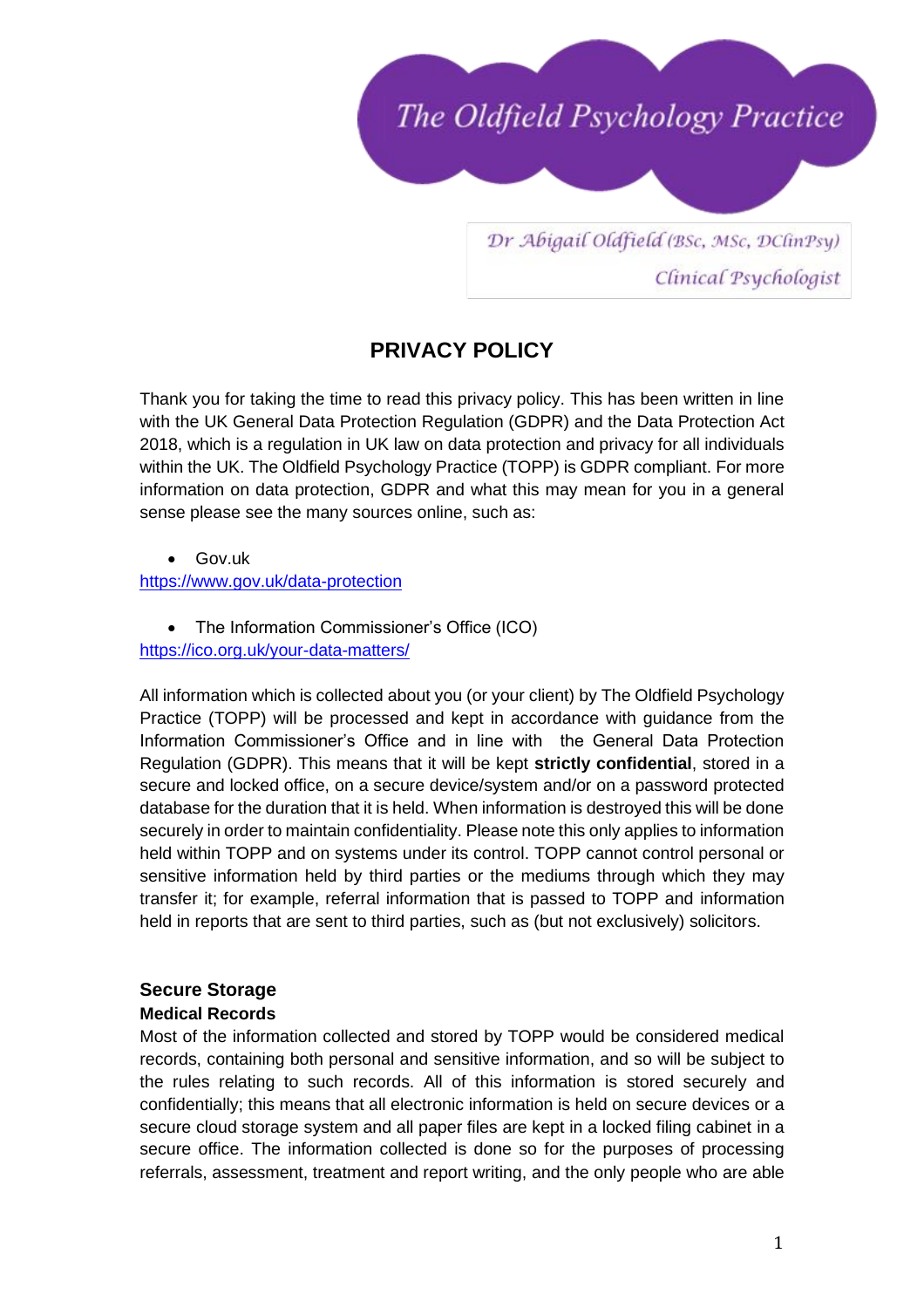to access this are the clinician (the person managing the referral and/or completing the assessment and treatment) in addition to staff performing administration duties (such as staff preparing letters, typing, report checking, performing audits, etc.). This sort of information is held for at least 7 years from the date of discharge from TOPP, or, if the individual to whom it pertains is under the age of 18, for 7 years from the anniversary of their  $18<sup>th</sup>$  birthday. This is the same for all medical records held in all UK organisations, and in some circumstances this time period may be longer if this is thought to be medically or legally necessary.

The kinds of data that TOPP processes and stores usually contains personal and sensitive information given to us by those making self-referrals to the practice and referring agencies (such as case management companies, solicitors, other health agencies and professionals, etc.), in addition to what individuals disclose in one to one or group sessions. This information can include name, address, date of birth, medical and mental health history, GP information, background and family information, presenting issues, past symptoms, and full medical records. This information is collected for the purposes of managing referrals, providing consultation and advice, assessing and treating consenting individuals, and writing reports and letters.

Information that is processed is not always the same as the that which is stored as part of the medical record. There is a requirement that all medical records are clear, legible, accurate, succinct and provide an adequate level of detail. Additionally, not all information collected is deemed necessary to process a referral or relevant to an assessment or treatment. Any information that is collected is reviewed at the point of referral and during the assessment and treatment stage to decide whether it needs to form part of the record. Any information where it is not necessary for TOPP to retain it is confidentially destroyed. Information may also be summarised in order to make it legible and to ensure that only necessary data is kept; for example, hand written notes are reviewed, the relevant data is identified and typed (either into a clinical note or into a report), the handwritten note may then be confidentially destroyed.

This information is usually received or delivered in a face to face meeting or a meeting over video call with the individual to whom it pertains or a professional, over the phone (call or text), by email, by post, or via the TOPP website contact page (depending on how the referrer chooses to send it). All information is treated with the utmost respect and is kept confidential, except where there is an obligation to disclose this information to a third party. This will only be done if there is a legal reason to do so, or where there is an indication or suspicion that the person to whom the information pertains or another individual has been harmed or is in danger of being harmed, which will be reported to the relevant authorities if necessary. In addition to a secure paper filing system, all electronic systems that TOPP uses, such as email, cloud storage, website contact form, phone, etc., are all secure, and data stored within them is regularly reviewed, moved into a more central record for the individual it pertains to, or confidentially destroyed if this is deemed suitable.

All individuals and agencies who make contact with TOPP are invited to review these terms and conditions (which are available via a link on every page of the website). When making contact with TOPP all individuals and agencies are assumed to have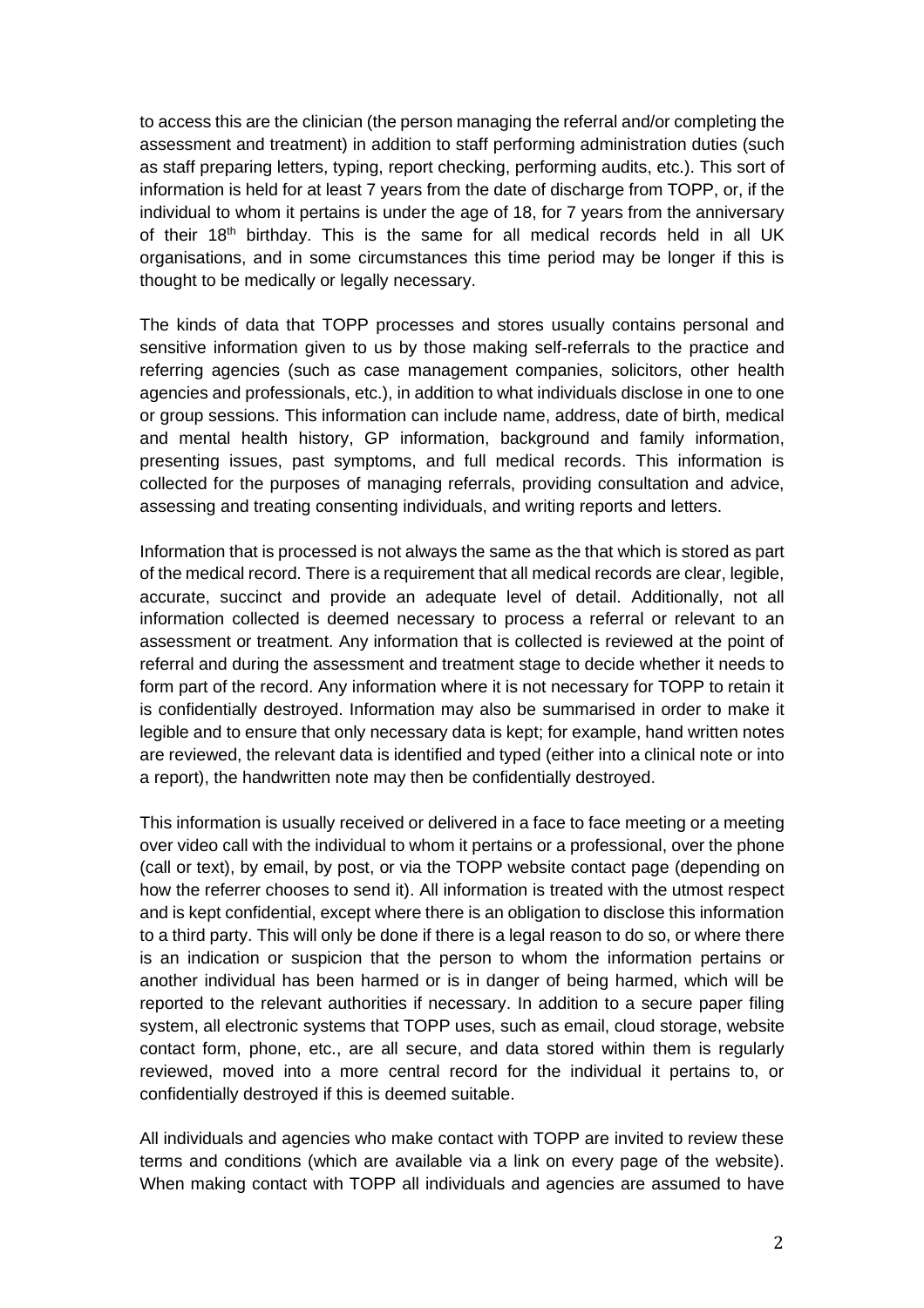consented (or to have appropriate consent from the individual) to these terms and conditions and to TOPP collecting and storing the information they send.

Consent is also reviewed at the first assessment or treatment session with the individual engaging in the assessment and/or treatment. Where an individual cannot give informed consent, i.e., children and individuals who lack capacity, consent is sought from an appropriate adult or professional, person with parental responsibility, or power of attorney, and considered in relation to relevant documentation and guidance, such as the Mental Capacity Act and Mental Health Act.

## **Past Clients**

If you are a past client of TOPP, please be assured that the process of storing your data has not changed and your information is still kept **strictly confidential**, stored in a secure and locked office, on a secure device and/or on a password protected database for the duration that it is held. You have the same rights as stated in this document.

## **Training, Consultation and Supervision**

Where information is processed and held in relation to enquiries or contracts to provide training, professional consultation or supervision, this information will also be held securely in the same way as medical records. All personal and sensitive information will only be collected for the purposes of providing training, professional consultation or supervision.

## **Sharing information**

Information is only shared where this is necessary, such as where a report has been requested by an individual or agency with relevant consent to share this. If information needs to be sent outside of TOPP this will done via a secure system, such as an encrypted email system that is GDPR compliant, and all documents containing personal or sensitive information will be password protected.

Please note the Oldfield Psychology Practice cannot control what or how personal or sensitive information is sent to them, or what is held by third parties and what they do with it after they have received information from TOPP. However, TOPP would only ever send information to another individual or agency (with appropriate permission) if they had stated they were GDPR compliant. This includes information held in reports that are sent to third parties, such as (but not exclusively) solicitors.

#### *Legal exceptions*

The information disclosed during the course of psychological assessment or therapy is confidential; however, there are legal exceptions, such as if you reveal a threat of harm, or there is a threat of harm to self or to others, or if a court order is received and a legal obligation arises.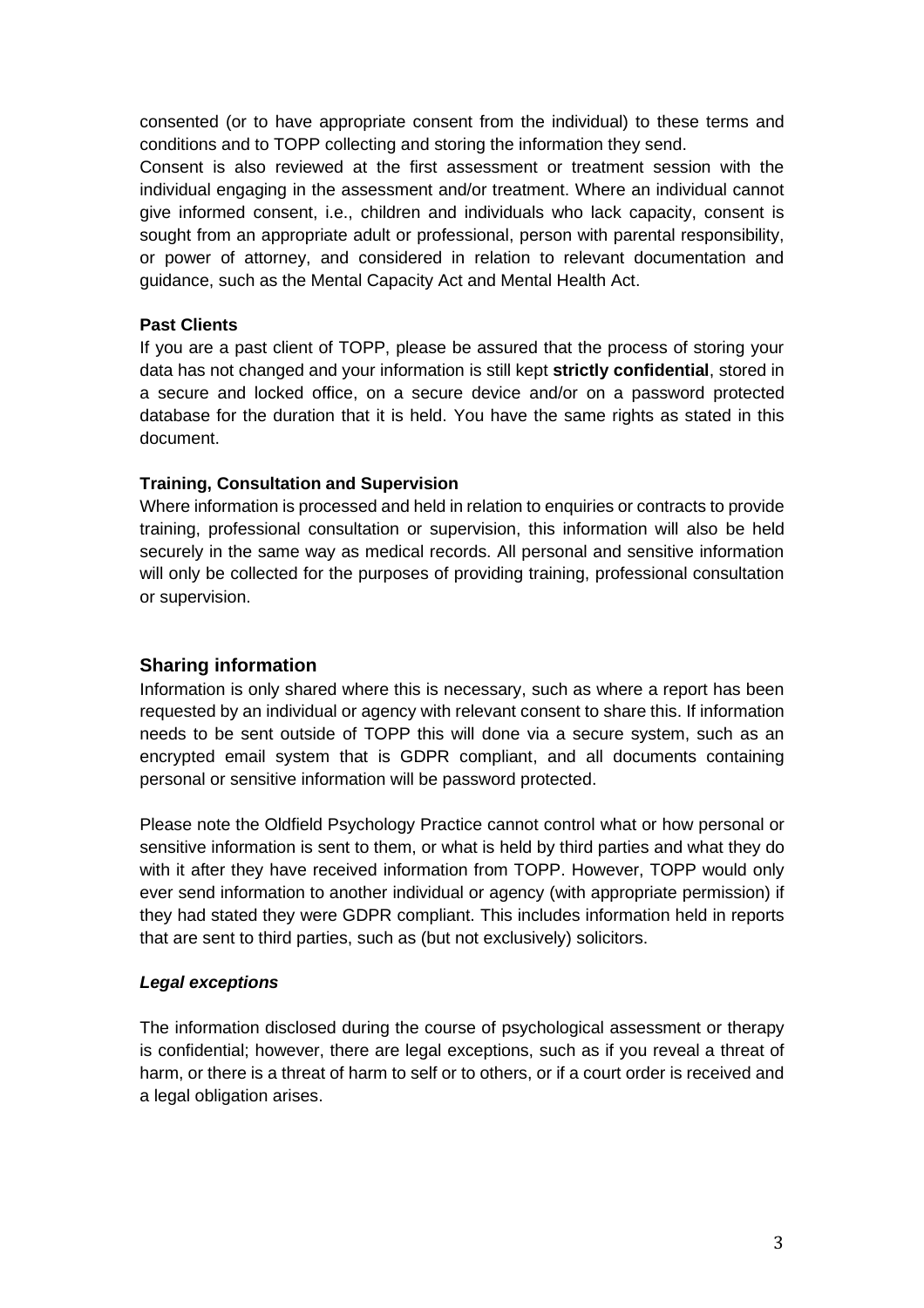# **Right to Access**

You have the right to ask for a copy of your personal information, free of charge, in an electronic or paper format. You also have the right to ask TOPP to amend or change any incorrect information about you. If you would like to make such a request please do so in person, in writing via post or email, or by phone specifying what information you would like or what you would like changing. You will need to provide identification in order to evidence that the data is yours, or that you have the right to access it if you are a relative of the person whose data it is. Before disclosing the requested Personal Information, we may ask you for additional information in order to confirm your identity and for security purposes. This request will be completed within one month and all information will be sent securely.

# **Right to be Forgotten**

You have the right to ask TOPP to erase any information that we hold about you. This includes your personal information that is no longer relevant to original purposes, or if you wish to withdraw consent from a particular activity, such as a newsletter. In all cases and when considering such requests, these rights are obligatory unless it is information that TOPP has a legal or medical obligation to retain. Please note that medical records are subject to different rules in comparison to other forms of information and can be exempt from the right to be forgotten. The right to be forgotten is exempt when:

- The data is necessary for reaching a diagnosis
- The data is necessary for the provision or prevention of a health service to an individual.

Some types of information are also held for a minimum of 7 years for legal purposes and GDPR does not override any existing legal requirements. Therefore, where a request to be forgotten has been made this information may not be erased until after the 7 year retention period.

## **Data Portability**

As the client, you have the right to receive your personal information held by TOPP, and also have the right to transfer that information to another party (subject to the same restrictions as mentioned above).

The right to data portability only applies when:

- the lawful basis for processing this information is consent or for the performance of a contract; and
- you are carrying out the processing by automated means (i.e., excluding paper files).

For the purposes of the Data Protection Act 2018 and UK GDPR, the data "controller" is TOPP and Dr Abigail Oldfield.